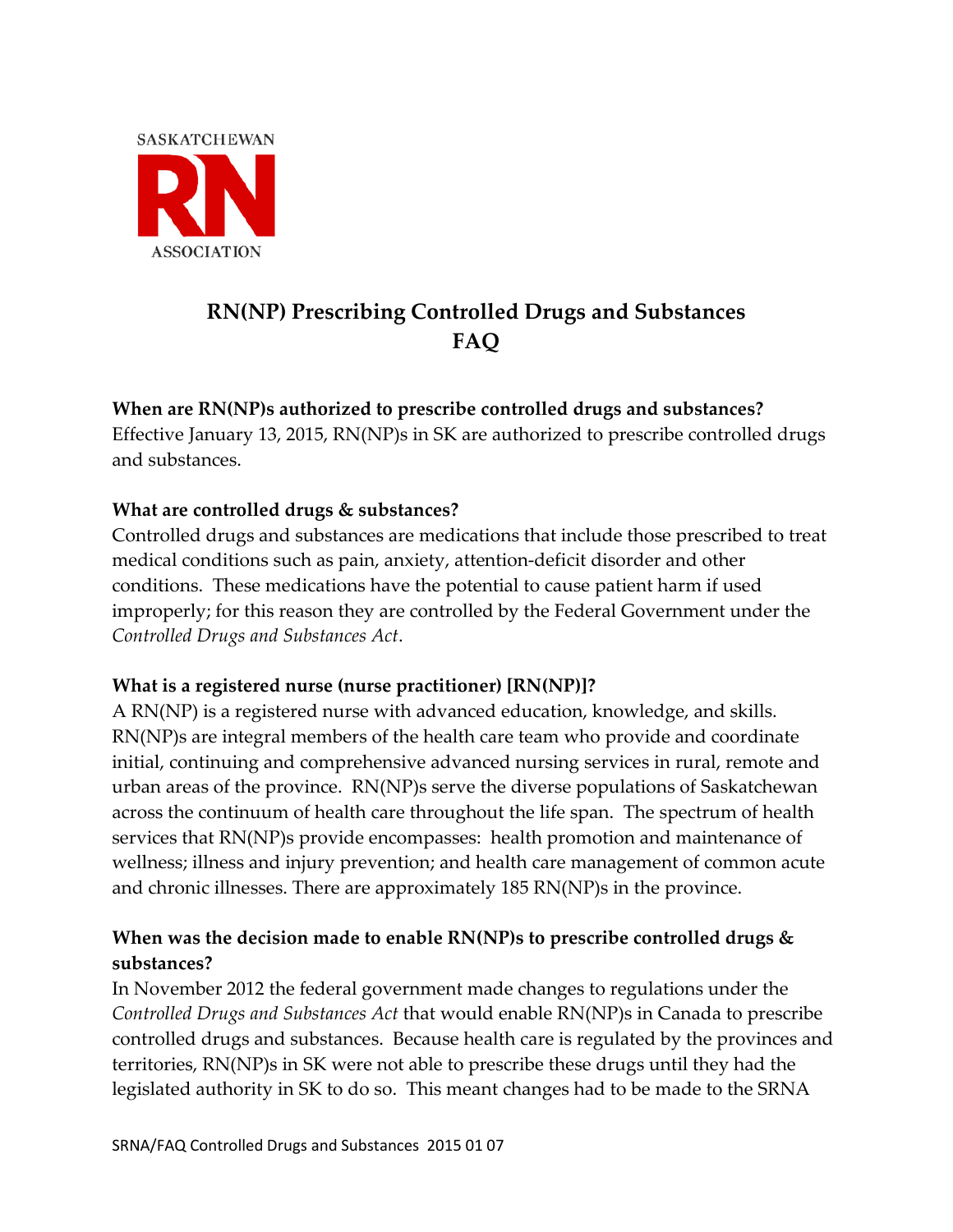bylaws; the Health Information Protection Act (HIPA) regulations; and the Prescription Review Program (PRP). In addition, processes also needed to be put in place to ensure that RN(NP)s had the knowledge, skill and abilities to prescribe these drugs and substances.

#### **Are RN(NP)s qualified to prescribe controlled drugs and substances?**

Yes. All RN(NP)s currently licensed with the SRNA have received the necessary education required to prescribe controlled drugs and substances. In addition, the two provincial RN(NP) education programs have incorporated the necessary theory into their curriculums so that beginning practitioners will have the required knowledge to prescribe upon graduation. As part of their continuing competence, RN(NP)s will be expected to participate in ongoing continuing education to ensure that they maintain their competencies to prescribe controlled drugs and substances.

#### **What can RN(NP)s prescribe?**

Although the Prescription Review Program has a panel of drugs, there are some limits as to what controlled drugs and substances a RN(NP)s can prescribe. For example, at this time, RN(NP)s do not have the authority to prescribe methadone, buprenorphine or medical marihuana. In addition, testosterone (oral and intramuscular routes) is the only anabolic steroid that RN(NP)s are authorized to prescribe.

# **Is there a greater risk of increased prescription drug abuse and misuse now that there are more health professionals prescribing controlled drugs and substances?**

No. The legislation provides the people of SK with greater access to timely primary care. The education that the RN(NP)s have received includes content specific to safe prescribing including risk assessment for addiction and drug diversion. In addition, RN(NP)s will have the ability to access their client's medication history where the Pharmaceutical Information Program (PIP) is available. All prescribers will participate in the Prescription Review Program (PRP).

#### **What is the Pharmaceutical Information Program (PIP)?**

The PIP is offered by the Ministry of Health as part of the Electronic Health Record initiative. PIP is a secure, web-based computer application that allows authorized users, such as RN(NP)s and physicians, to confidentially access accurate medication histories of their patients.

PIP is used by these authorized health care providers in their treatment decisions to improve the quality, safety, and management of their client's health care. For more information please visit: [http://www.health.gov.sk.ca/pip.](http://www.health.gov.sk.ca/pip)